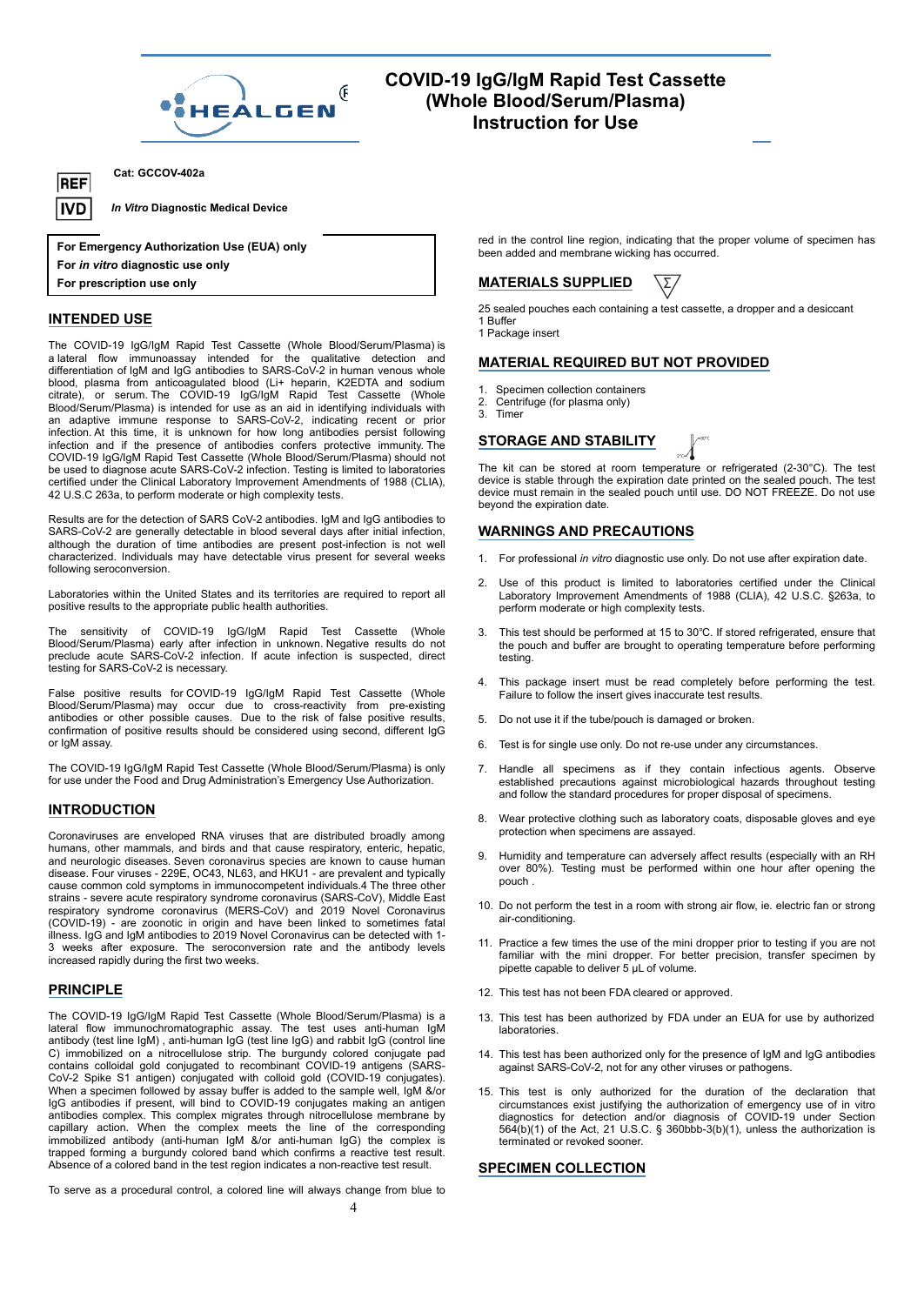- 1. COVID-19 IgG/IgM Rapid Test Cassette (Whole Blood/Serum/Plasma) can be The colored line in the control line region (C) changes from blue to red, and a performed using either venous whole blood, serum or plasma.
- 2. The COVID-19 IgG/IgM Rapid Test Cassette (Whole Blood/Serum/Plasma) test has not been evaluated with fingerstick specimens. Use of this test with fingerstick blood is not recommended.
- 3. Separate serum or plasma from blood as soon as possible to avoid hemolysis. Use only clear, non-hemolyzed specimens.
- 4. Testing should be performed immediately after specimen collection. Do not leave the specimens at room temperature for prolonged periods. Serum and plasma specimens may be stored at 2-8°C for up to 3 days. For long term storage, specimens should be kept below -20°C for up to one month. Whole blood specimens must be stored at 2-8˚C if not tested immediately and tested within 24 hours of collection. Do not freeze whole blood specimens.
- 5. Bring specimens to room temperature prior to testing. Frozen specimens must be completely thawed and mixed well prior to testing. Specimens cannot be frozen and thawed more than 3 times.
- 6. If specimens are to be shipped, they should be packed in compliance with local regulations covering the transportation of etiologic agents.

# **TEST PROCEDURE**

- **Allow test cassette, specimen, buffer and/or controls to equilibrate to room temperature (15-30°C) prior to testing.**
- 1. Remove the test cassette from the sealed foil pouch and use it as soon as possible. Results must be obtained within one hour.
- 2. Place the test device on a clean and level surface.

#### **For Serum or Plasma Specimens:**

With a 5 μL mini plastic dropper provided, draw serum/plasma specimen to exceed the specimen line as showed in the following image and then transfer drawn serum/plasma specimen into the sample well (S). Then add 2 drops  $\sigma$ (about 80 μL) of sample buffer to the buffer well (B) immediately. Avoid air  $\overline{a}$ bubbles.

*Note: Practice a few times prior to testing if you are not familiar with the mini dropper. For better precision, transfer specimen by pipette capable to deliver 5 μL of volume.* 

#### **For Venous Whole Blood Specimen:**

Hold the 5 μL mini plastic dropper vertically and transfer 1 drop of whole blood (about 10 μL) to the specimen well (S) of the test device, then add 2 drops (about 80 μL) of sample buffer to the buffer well (B) immediately. Avoid air bubbles.

- 3. Wait for the colored line(s) to appear. After 2 minutes, if the red color has not moved across the test window or if blood is still present in the specimen well (S), add 1 additional drop of the sample buffer to the buffer well (B).
- 4. The result should be read in 10 minutes. Positive results may be visible as soon as 2 minutes. Do not interpret the result after 15 minutes.



# **INTERPRETATION OF RESULTS**

#### **NEGATIVE:**

The colored line in the control line region (C) changes from blue to red. No line appears in the test line regions M or G. The result is negative.

#### **IgM POSITIVE:**

The colored line in the control line region (C) changes from blue to red, and a rheumatoid factor may affect expected results.<br>
colored line appears in test line region M. The test result indicates the presence of the pres IgM anti-SARS-Cov-2 antibodies.

## **IgG POSITIVE:**

colored line appears in test line region G. The test result indicates the presence of IgG anti-SARS-CoV-2 antibodies

#### **IgG and IgM POSITIVE:**

The colored line in the control line region (C) changes from blue to red, and two colored lines appear in test line regions M and G. The test results indicate the presence of IgM and IgG anti-SARS-CoV-2 antibodies.

## **INVALID:**

Control line is partially red, and fails to completely change from blue to red. Insufficient specimen volume or incorrect procedural techniques are the most likely reasons for control line failure. Review the procedure and repeat the test with a new test cassette. If the problem persists, discontinue using the test kit immediately and contact your local distributor.

## **QUALITY CONTROL**

A procedural control is included in the test. A red line appearing in the control region (C) is the internal procedural control. It confirms sufficient specimen volume and correct procedural technique.

Control standards are not supplied with this kit; however, it is recommended that positive and negative controls be tested as a good laboratory practice to confirm

the test procedure and to verify proper test performance. Additional controls may be required according to guidelines or local, state, and/or federal regulations (such as 42 CFR 493.1256) or accrediting organizations.

# **LIMITATIONS**

#### **For use under an Emergency Use Authorization only.**

- Use of COVID-19 IgG/IgM Rapid Test Cassette (Whole Blood/Serum/Plasma) is limited to laboratory personnel who have been trained. Not for home use.
- 2. This product is only used for testing of individual serum, plasma (Li+ heparin, K<sub>2</sub>EDTA and sodium citrate), and venous whole blood. Other specimen types have not been evaluated and should not be used with this assay.
- Use fresh samples whenever possible. Frozen and thawed samples (especially repeatedly) contain particles that can block the membrane. This slows the flow of reagents and can lead to high background color, making the interpretation of results difficult.
- The Assay Procedure and the Interpretation of Assay Result must be followed closely when testing for the presence of SARS-CoV-2 virus specific antibodies in the serum, plasma or whole blood specimen from individual subjects. For optimal test performance, proper sample collection is critical. Failure to follow the procedure may give inaccurate results.
- 5. Reading test results earlier than 10 minutes after the addition of Buffer may yield erroneous results. Do not interpret the result after 15 minutes.
- 6. This test detects the presence of SARS-CoV-2 IgM/IgG in the specimen and should not be used to diagnose or exclude SARS-CoV-2 infection. Testing with a molecular diagnostic must be performed to evaluate for active infection in symptomatic individuals.
- 7. It is not known at this time if the presence of antibodies to SARS-CoV-2 confers immunity to re-infection.
- 8. A positive result may not indicate previous SARS-CoV-2 infection. Consider other information, including clinical history and local disease prevalence, in assessing the need for a second but different serology test to confirm an adaptive immune response.
- 9. A negative result for an individual subject indicates absence of detectable anti-SARS-CoV-2 antibodies. Negative results do not preclude SARS-CoV-2 infection and should not be used as the sole basis for patient management decisions. IgM antibodies may not be detected in the first few days of infection; the sensitivity of the COVID-19 IgG/IgM Rapid Test Cassette (Whole Blood/Serum/Plasma) early after infection is unknown. False positive results for IgM and IgG antibodies may occur due to cross-reactivity from pre-existing antibodies or other possible causes. Samples with positive results should be diagnostic determination is made. A negative result can occur if the quantity of the anti-SARS-CoV-2 antibodies present in the specimen is below the detection limits of the assay, or the antibodies that are detected are not present during the stage of disease in which a sample is collected.
- 10. Some specimens containing unusually high titer of heterophile antibodies or
- 11. The COVID-19 IgG/IgM Rapid Test Cassette (Whole Blood/Serum/Plasma) is limited to the qualitative detection of antibodies specific for the SARS-CoV-2 virus. The intensity of the test line does not necessarily correlate to SARS-CoV-2 antibody titer in the specimen. Neither the quantitative value nor the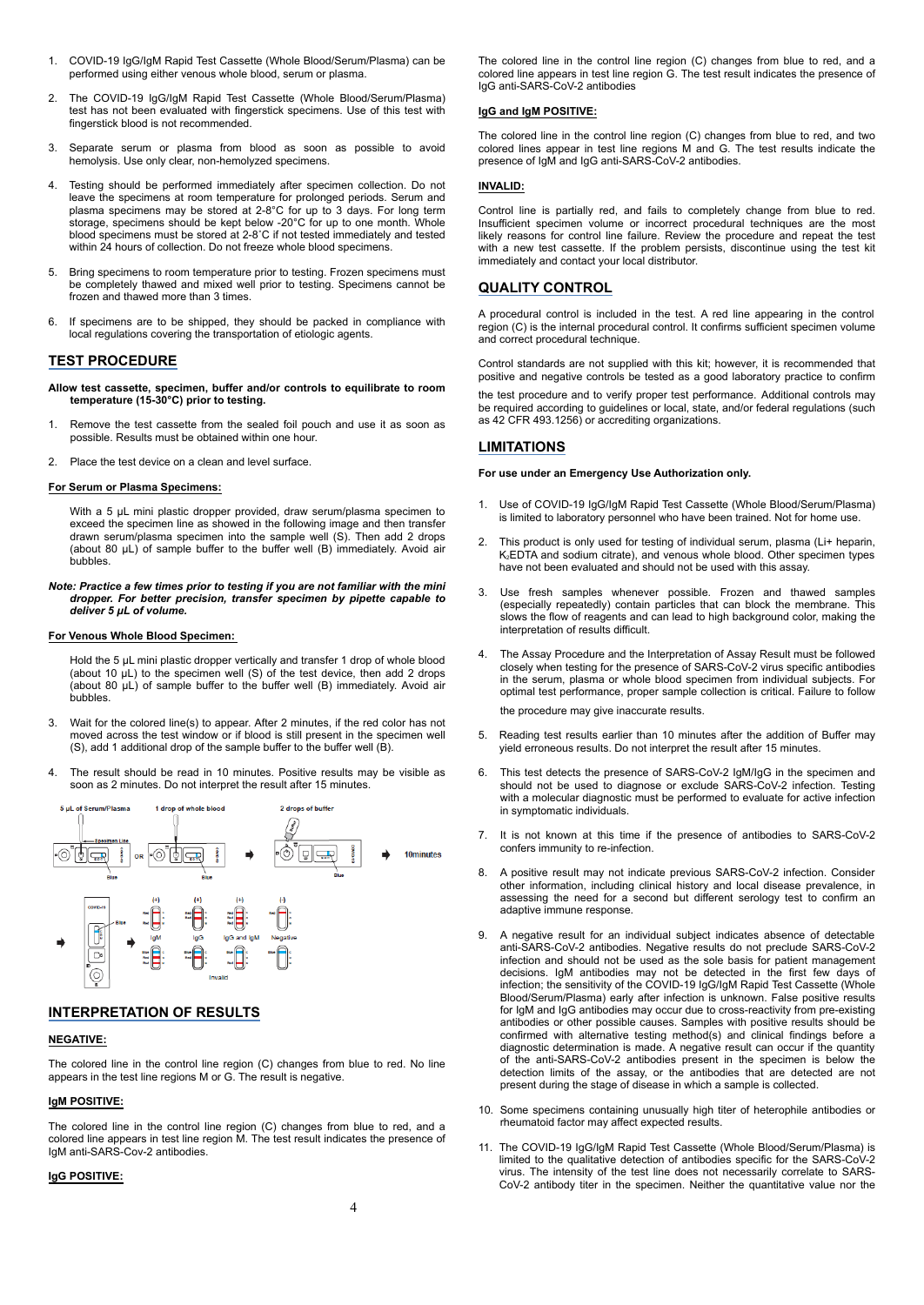rate anti- SARS-CoV-2 IgM/IgG concentration can be determined by this qualitative test.

12. The sensitivity of the test is impacted after being open for two hours—the density of T line becomes weak. Testing must be performed within one hour after opening the pouch.

## **CONDITIONS OF AUTHORIZATION FOR THE LABORATORY**

The COVID-19 IgG/IgM Rapid Test Cassette (Whole Blood/Serum/Plasma) Letter of Authorization, along with the authorized Fact Sheet for Healthcare Providers, the authorized Fact Sheet for Recipients, and authorized labeling are available on the FDA website:

#### https://www.fda.gov/medical-devices/emergency-situations-medicaldevices/emergency-use-authorizations#covid19ivd.

Authorized laboratories using the COVID-19 IgG/IgM Rapid Test Cassette (Whole lgM Blood/Serum/Plasma) ("your product" in the conditions below), must adhere to the Conditions of Authorization indicated in the Letter of Authorization as listed below:

- 1. Authorized laboratories\* using your product will include with result reports of your product, all authorized Fact Sheets. Under exigent circumstances, other appropriate methods for disseminating these Fact Sheets may be used, which may include mass media
- 2. Authorized laboratories using your product will use your product as outlined in the Instructions for Use. Deviations from the authorized procedures, including the authorized clinical specimen types, authorized materials required to use your product are not permitted.
- 3. Authorized laboratories that receive your product will notify the relevant public health authorities of their intent to run your product prior to initiating testing.
- for reporting test results to healthcare providers and relevant public confirmed by one or more compare for the<br>health authorities, as appropriate. health authorities, as appropriate.
- 5. Authorized laboratories will collect information on the performance of your product and report to DMD/OHT7-OIR/OPEQ/ CDRH (via email: CDRH-EUA-Reporting@fda.hhs.gov) and Healgen Scientific LLC (info@healgen.us) any suspected occurrence of false reactive or false non-reactive results and significant deviations from the established performance characteristics of your product of which they become aware. 6. All laboratory personnel using your product must be appropriately
- and personal protective equipment when handling this kit and use your product in accordance with the authorized labeling. All laboratory personnel using the assay must also be trained in and be familiar with the interpretation of results of the product
- 7. Authorized distributors, and authorized laboratories using your product will ensure that any records associated with this EUA are maintained until otherwise notified by FDA. Such records will be made available to FDA for inspection upon request.

\*The letter of authorization refers to, "Laboratories certified under the Clinical Laboratory Improvement Amendments of 1988 (CLIA), 42 U.S.C. §263a, to perform moderate or high complexity tests" as "authorized laboratories."

## **PERFORMANCE CHARACTERISTICS**

# **1. Assay Clinical Performance**

## *Study 1: Healgen Clinical Agreement Validation*

The clinical performance of the COVID-19 IgG/IgM Rapid Test Cassette (Whole Blood/Serum/Plasma) was evaluated by testing a total of 191 plasma (K2EDTA) clinical samples—90 positive samples and 101 negative samples) from individual

patients exhibiting pneumonia, respiratory symptoms and fever etc. Testing was performed at two sites in China from January to mid-March 2020. COVID-19 IgG/IgM Rapid Test Cassette (Whole Blood/Serum/Plasma) results for IgM and IgG detection were compared to the results of RT-PCR assays for SARS-CoV-2 from oropharyngeal swabs (Site #1) and sputum (Site #2). At Site #1, 61 retrospective specimens and 4 prospective specimens were included in the study. At Site #2, 95 retrospective specimens and 31 prospective specimens were

included in the study. The time from RT-PCR result to collection of specimens

(plasma) ranged from 15-45 days (Site #1) and 0-38 days (Site #2). The time from collection of specimens (plasma) from each individual to testing ranged from 12-23 days (Site #1) and 3-29 days (Site #2). Overall study results are shown in below (**Table 1**).

## **Table 1: Assay Clinical Study Results**

| Method                                        |          | RT-PCR    | Subtotal |     |     |  |
|-----------------------------------------------|----------|-----------|----------|-----|-----|--|
|                                               |          | Positive  | Negative |     |     |  |
| COVID-19<br>lgG/lgM<br>Rapid Test<br>Cassette | Positive | lgG+/lgM+ | 78       |     | 78  |  |
|                                               |          | lgG-/lgM+ | 0        |     |     |  |
|                                               |          | IgG+/IgM- | 9        |     | 11  |  |
|                                               | Negative | IgG-/IgM- | 3        | 98  | 101 |  |
| Subtotal                                      |          | 90        | 101      | 191 |     |  |

IgG

Positive Percent agreement (PPA): 96.7% (87/90) (95%CI: 90.7% 98.9%) Negative Percent agreement (NPA): 98.0% (99/101) (95%CI: 93.1%~99.5%)

IgM

Positive Percent agreement (PPA): 86.7% (78/90) (95%CI: 78.1%~92.2%) Negative Percent agreement (NPA): 99.0% (100/101) (95%CI: 94.6%~99.8%)

Overall (either IgG+ or IgM+)

Positive Percent agreement (PPA): 96.7% (87/90) (95%CI: 90.7% 98.9%) Negative Percent agreement (NPA): 97.0% (98/101) (95%CI: 91.6% 99.0%)

*Study 2: Independent Clinical Agreement Validation*

authorized control materials, authorized other ancillary reagents and The test was validated against a panel of previously frozen samples consisting of authorized materials required to use your product are not permitted. 3 4. Authorized laboratories using your product will have a process in place Blood/Serum/Plasma). The presence of IgM and IgG antibodies specifically was The test was validated against a panel of previously frozen samples consisting of serum and plasma samples. Each of the 30 antibody-positive samples were confirmed with a nucleic acid amplification test (NAAT) and both IgM and IgG antibodies were confirmed to be present in all 30 samples. The presence of antibodies in the samples was confirmed by several orthogonal methods prior to testing with the COVID-19 IgG/IgM Rapid Test Cassette (Whole confirmed by one or more comparator methods. Antibody-positive samples were

> All antibody-negative samples were collected prior to 2020 and include: i) Seventy Final samples selected without regard to clinical status, "Negatives" and ii) Ten (10) samples selected without regard to clinical status, "Negatives" and ii) Ten (10) samples selected from banked serum from HIV+ patients, performed by one operator using one lot of the COVID-19 IgG/IgM Rapid Test Cassette (Whole Blood/Serum/Plasma). Confidence intervals for sensitivity and specificity were calculated per a score method described in CLSI EP12-A2 (2008).

trained in immunoassay techniques and use appropriate laboratory bigher than the false positive rate among antibody-negative samples without HIV<br>and personal protective equipment when handling this kit and use your (for th For evaluation of cross-reactivity with HIV+, it was evaluated whether an increased false positive rate among antibody-negative samples with HIV was statistically higher than the false positive rate among antibody-negative samples without HIV calculated per a score method described by Altman). The results and data analysis are shown in the tables below.

#### **Table 2. Summary Results**

|  | COVID-19 IgG/IgM Rapid Test<br>Cassette (Whole<br>Blood/Serum/Plasma) |                   | <b>Comparator Method</b> |                                     |                   |       |
|--|-----------------------------------------------------------------------|-------------------|--------------------------|-------------------------------------|-------------------|-------|
|  |                                                                       |                   | Positive                 | Negative<br>(lgM/lgG) +  (lgM/lgG)- | Negative,<br>HIV+ | Total |
|  |                                                                       | $IqM$ +/ $IqG+$   | 29                       | O                                   | $\Omega$          | 29    |
|  | Positive                                                              | $IqM+$ , $IqG-$   |                          | O                                   | $\Omega$          | 4     |
|  |                                                                       | $IqM-$ , $IqG+$   | $\Omega$                 | 2                                   | 0                 | 2     |
|  | Negative                                                              | $lgM-$ / $lgG$ )- | $\Omega$                 | 68                                  | 10                | 78    |
|  | Total (n=110)                                                         |                   | 30                       | 70                                  | 10                | 110   |

#### **Table 3. Summary Statistics**

| Measure                                                | Estimate      | Confidence<br>Interval |
|--------------------------------------------------------|---------------|------------------------|
| IgM Sensitivity                                        | 100% (30/30)  | (88.7%;<br>100%)       |
| laG Sensitivity                                        | 96.7% (29/30) | $(83.3\%;$<br>99.4%)   |
| (lgM+<br>Sensitivity<br>Total)<br>lgG+;<br>or<br>(PPA) | 100% (30/30)  | $(88.7\%);$<br>100%)   |
| (IgM-/IgG-; Total) Specificity (NPA)                   | 97.5% (78/80) | (91.3%;<br>99.3%)      |
| Cross-reactivity with HIV+                             | $0\%$ (0/10)  |                        |
|                                                        | not detected  |                        |